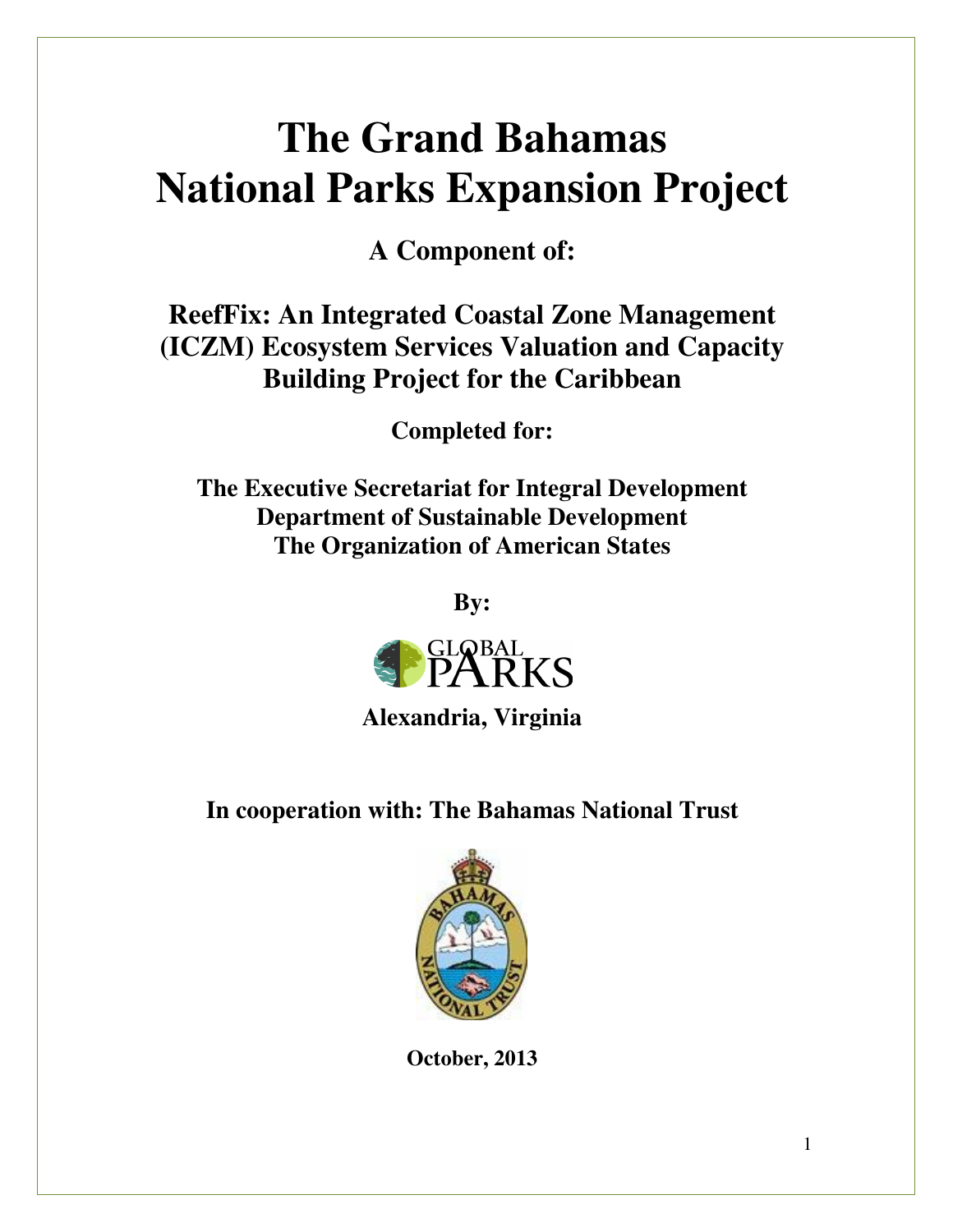# **The Grand Bahamas National Parks Expansion Project**

# **Table of Contents**

- 1.0 Project Background
- 2.0 Project Description
- 3.0 Project Management and Implementation
- 4.0 Summary Report of the Rapid Ecological Assessment for the Expansion of Lucayan National Park
- 5.0 National Park Proposals
	- 5.1 Lucayan National Park
	- 5.2 Peterson Cay National Park
	- 5.3 The Proposed Grand Bahama North Shore National Park
- 6.0 Proposed Areas to be included in the Caribbean Challenge

APPENDIX 1: Rapid Ecological Assessment Summary Report: APPENDIX 2: Map of Proposed Areas to be included in Caribbean Challenge APPENDIX 3: National Park Proposals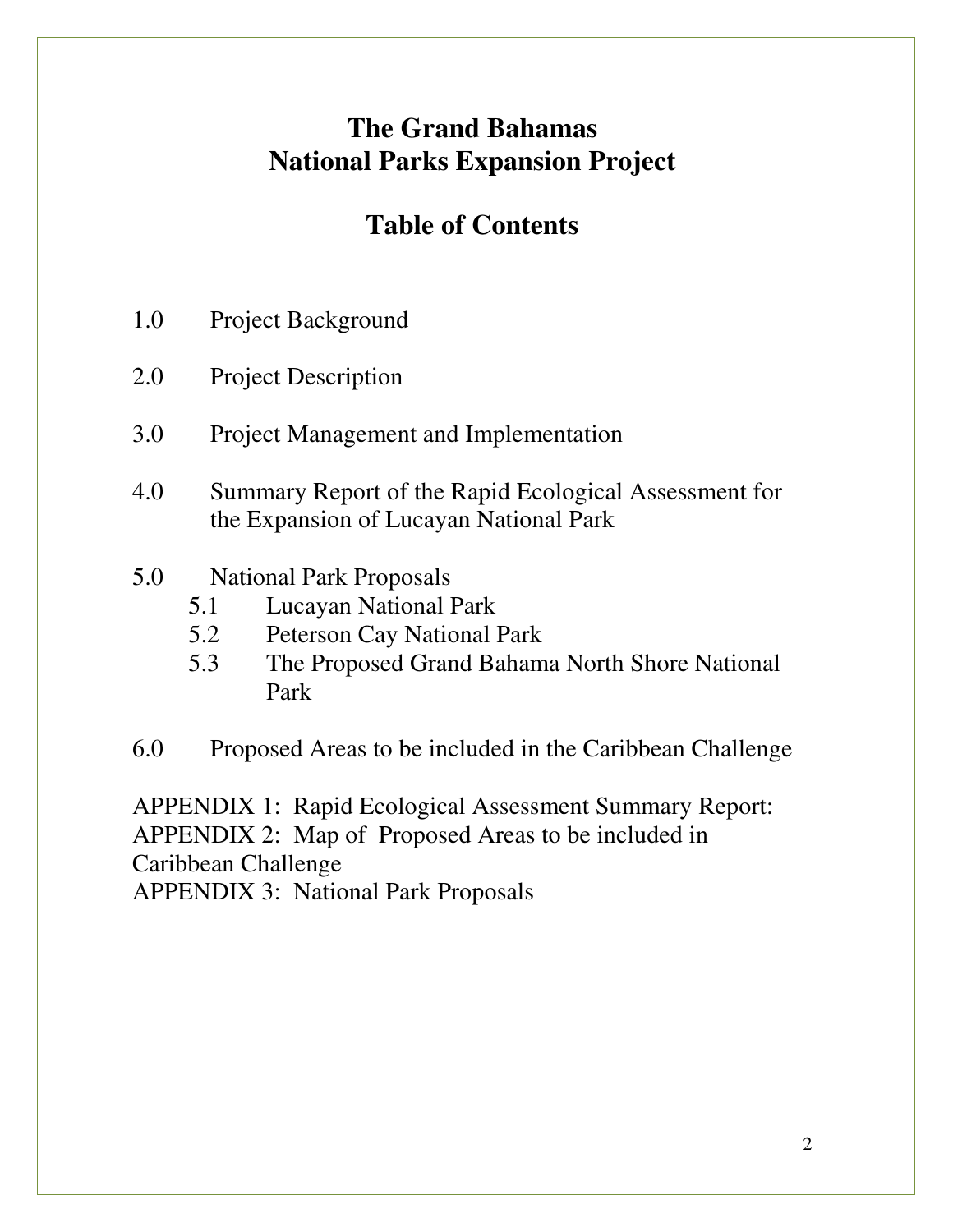# **The Grand Bahamas National Parks Expansion Project**

#### **1.0 Project Background**

The Government of The Bahamas is an active participant in several national, regional and international programs toward meeting global standards in achieving the long term conservation and protection of its terrestrial and marine ecosystems. As a signatory to the UN Convention on Biological Diversity (CBD), it is committed to the establishment and effective management of a comprehensive and ecologically representative system of terrestrial and marine protected areas, as further articulated in the CBD's Programme of Work on Protected Areas (PoWPA) for the Bahamas. The Bahamas has shown leadership in the implementation of the PoWPA, both globally and in the Caribbean region, through the Bahamas 2020 Declaration and the promotion of the Caribbean Challenge, launched in 2008. In so doing, the Bahamas has confirmed its intent to meet and even exceed the CBD goals by setting aside at least 20% of its coastal marine waters as marine protected areas (MPAs) and 25% of its terrestrial area in national parks by 2020.

As the statutory body established by the Government of The Bahamas to establish and manage its system of national parks, the Bahamas National Trust (BNT) entered into an agreement with Global Parks, supported by funding from the Organization of American States (OAS), to undertake the development of specific proposals for national park expansion and establishment on Grand Bahama Island. This project is comprised of two distinct components:

- Develop proposals for the expansion of two existing national parks, Lucayan National Park and Peterson Cay National Park; and
- Develop a proposal for establishing a new terrestrial and marine national park on the north shore of Grand Bahama Island.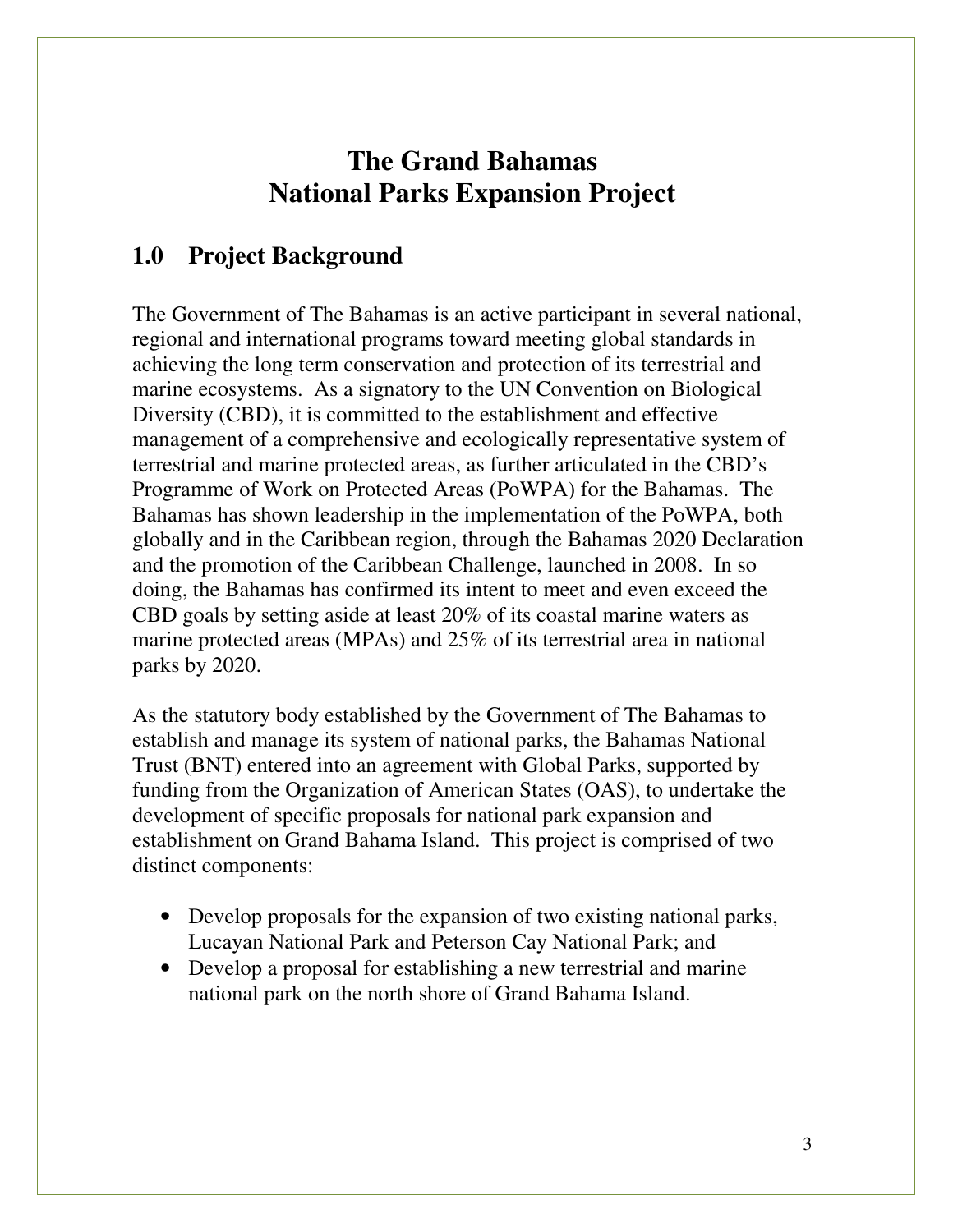## **2.0 Project Description**

In accordance with the Project Terms of Reference as outlined in the OAS contract to Global Parks, the project undertook the following individual tasks and deliverables in order to develop and deliver the national park proposals:

| <b>Task and Deliverable</b>           | Timeline                          |
|---------------------------------------|-----------------------------------|
| Completion of orientation meetings    | Week 1                            |
| and description of planning context   |                                   |
| Completion of field reconnaissance    | Within weeks 1-2                  |
| of all sites                          |                                   |
| Completion of meetings with           | Within weeks 1-2                  |
| necessary $3rd$ parties               |                                   |
| Prepare a vision, goals and           | Week 2                            |
| objectives for park establishment and |                                   |
| expansion                             |                                   |
| Completion of review of available     | Within 2 weeks of project start   |
| information                           |                                   |
| Conduct resource inventories and      | Within 2-3 weeks of project start |
| gather tourism related data           |                                   |
| Completion of information analysis    | Week 3                            |
| and issues analysis                   |                                   |
| Development of establishment and      | Week 4                            |
| expansion scenarios with              |                                   |
| recommendations for boundaries        |                                   |
| Submit and present draft report to    | Week 4                            |
| <b>BNT/OAS</b>                        |                                   |

The development of the park proposals involved the development of goals and objectives, information collection and analysis, the development of park establishment and expansion scenarios (with options) and recommendations for BNT's consideration. The BNT had already undertaken an Ecological Gap Assessment including an overview of the protection status of major habitats and key species, as well as a series of assessments regarding management effectiveness, capacity and sustainable finance. The BNT is also to address the socioeconomic needs of the park proposal process, while Global Parks staff focus on providing the biological context for the proposed park areas.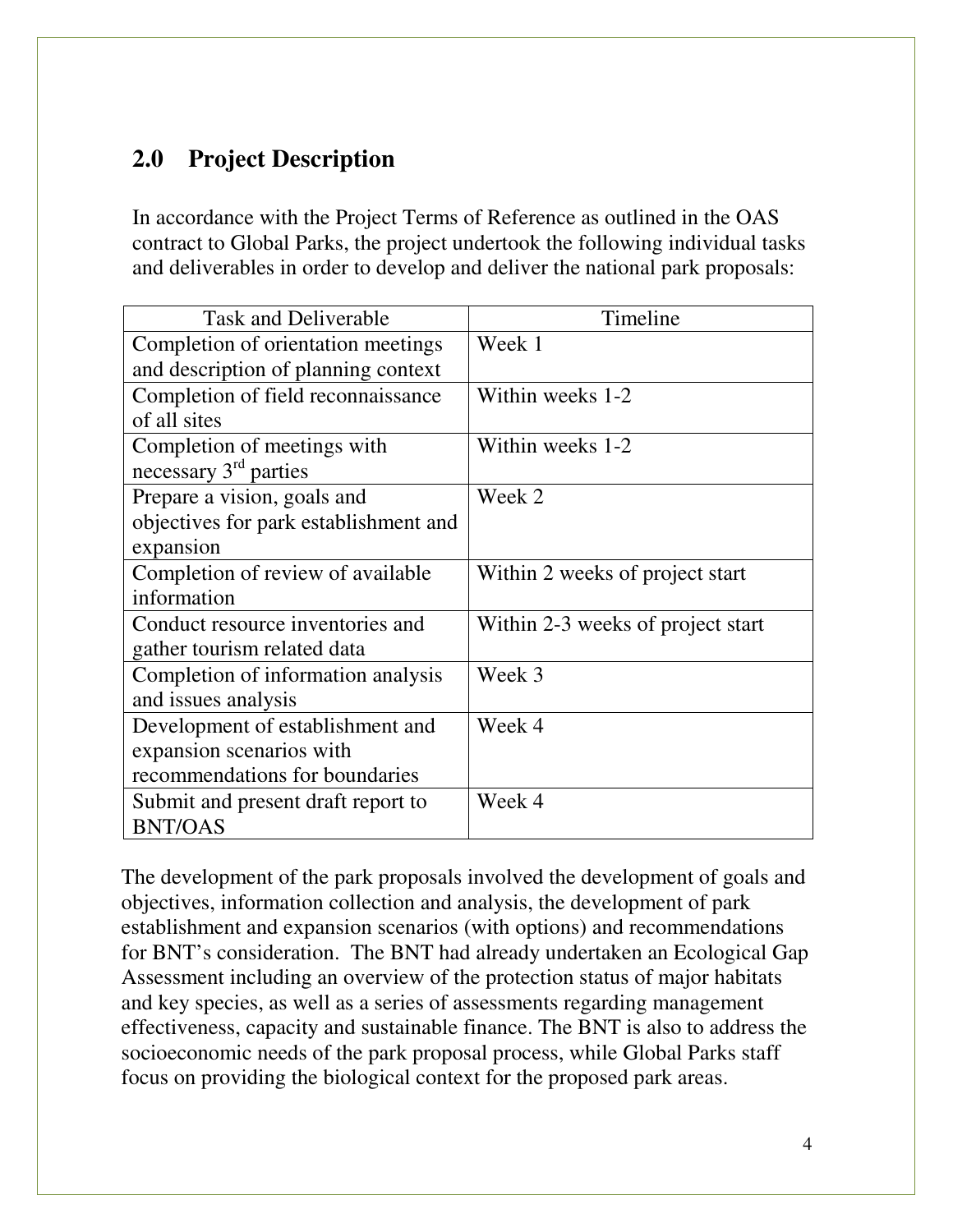During these early stages of park proposal development, it was understood that this project would not involve:

- consultation with the public and stakeholders; and
- detailed discussions or negotiations with adjacent or otherwise affected property owners.

These activities will become necessary should the Government of The Bahamas wish to pursue park expansion and/or establishment and will be undertaken by the BNT.

## **3.0 Project Management and Implementation**

Under the direction and guidance of BNT staff, Global Parks provided a professional project team including a national park planner, a terrestrial ecologist/forester and a specialist in karst cave features and management to undertake this task. The lead role for project management was retained by the BNT's planner throughout the project, who was responsible for providing the project team with all the information available with respect to the project sites. The Global Parks national park planner assumed overall responsibility for project completion, working in conjunction with the science specialists. BNT and Global Parks staff met on an as required basis to review information requirements, field visits, and project progress and process.

The project formally commenced with a meeting of the Global Parks team with BNT staff in Nassau, followed by arrival on Grand Bahama Island, on April 9, 2013. The field work, data collection and analysis and final drafts of the park proposals were completed by May 8, 2013. The Global Parks Team was comprised of:

- Bill Henwood, National Park Planner, recently retired from Parks Canada, British Columbia, Canada;
- Dan Nolan, Forester, recently retired from The U.S. Forest Service, Colorado, United States; and
- Phil Whitfield, Park Planner and Cave Expert, recently retired from BC Parks, British Columbia, Canada

Throughout the project, support was provided from other BNT staff and resources, including GIS capability, field personnel and equipment such as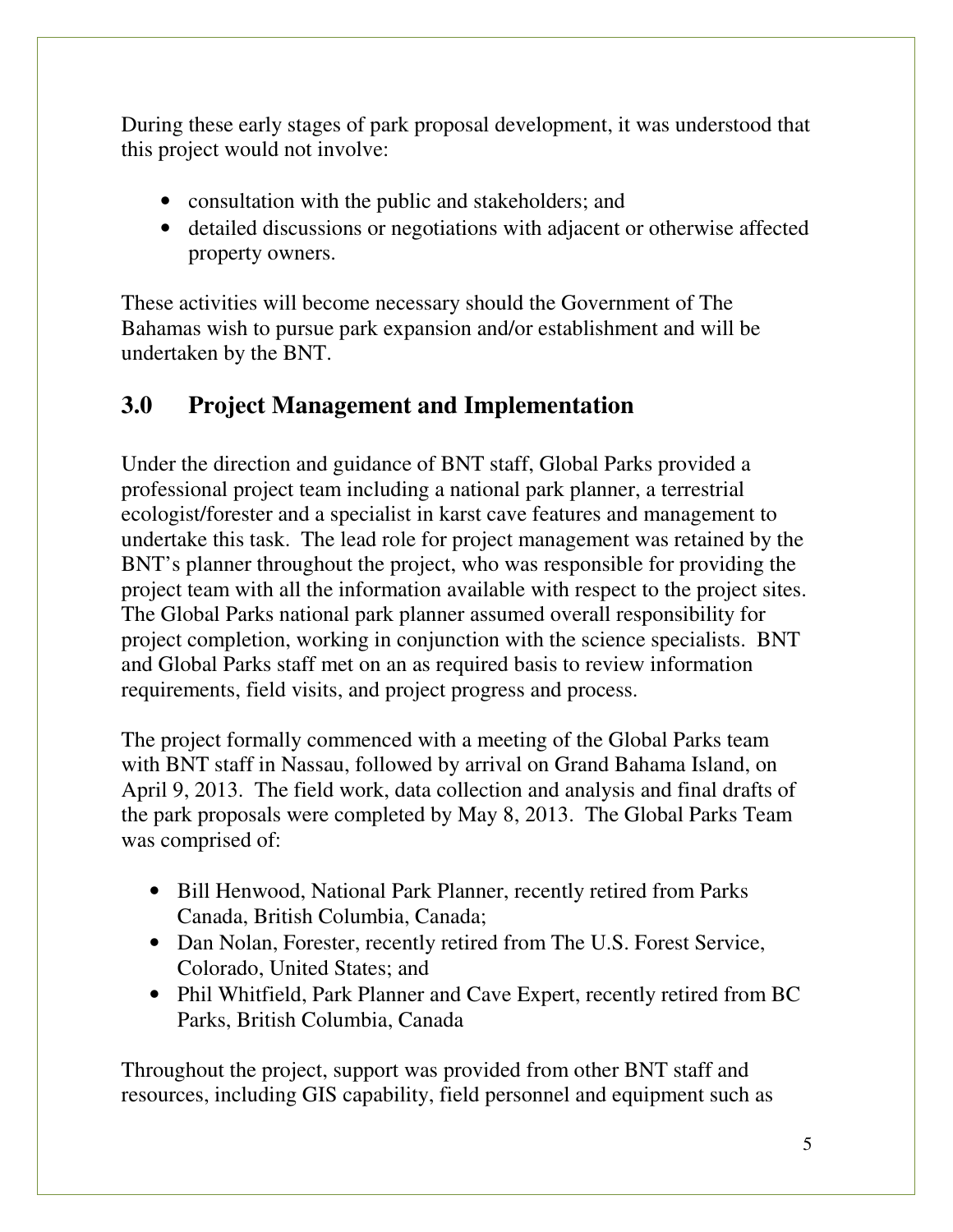vehicles and a boat, on an as needed basis. The BNT provided accommodation in a house owned by the BNT on the grounds of the Rand Nature Centre in Freeport, Grand Bahama Island.

### **4.0 Summary Report of the Rapid Ecological Assessment for the Expansion of Lucayan National Park**

A copy of this summary report is attached as Appendix 1. The full report will be added to this report once it is completed by the BNT.

#### **5.0 National Park Proposals**

As mandated by the Terms of Reference, the project produced three park proposals, including two expansion proposals for Lucayan and Peterson Cay national parks and a proposal for a new national park on Grand Bahama Island's North Shore. Due to their large file size, the three proposals are appended to this report in APPENDIX 3 as separate files. Summaries of the three proposals follow:

#### **5.1 Lucayan National Park:**

Lucayan National Park encompasses 40 acres (16.2 ha) that include the entrances to one of the longest known underwater karst cave systems in the world. Mapping of the six mile (9.6 km) long Lucayan cave system indicates that most of the known cave network lies outside the current Park boundary. In addition, the recently discovered Pirates Mew cave system lies further to the west of the mapped Lucayan caves and is also outside the Park's protection area. The Park encompasses a short section of Gold Rock Creek, a tidal creek that passes through mangrove wetlands. This waterway connects to the underwater cave system and provides plankton filled seawater that is needed to support the variety of species found in the cave environment. However, most of this 4 mile (6.4 km) waterway is outside of Park protection.

This proposal provides two options for contributing to the protected area targets for the Bahamas National System of Protected Areas through the expansion of the Lucayan National Park. Specifically, Option 1 would increase the Park's area from 40 acres (16.2 ha) to approximately 2,700 acres (1,092 ha). Of this, approximately 950 acres (385 ha) would be terrestrial and 1,750 acres (708 ha) would be in marine ecosystems. A significant amount of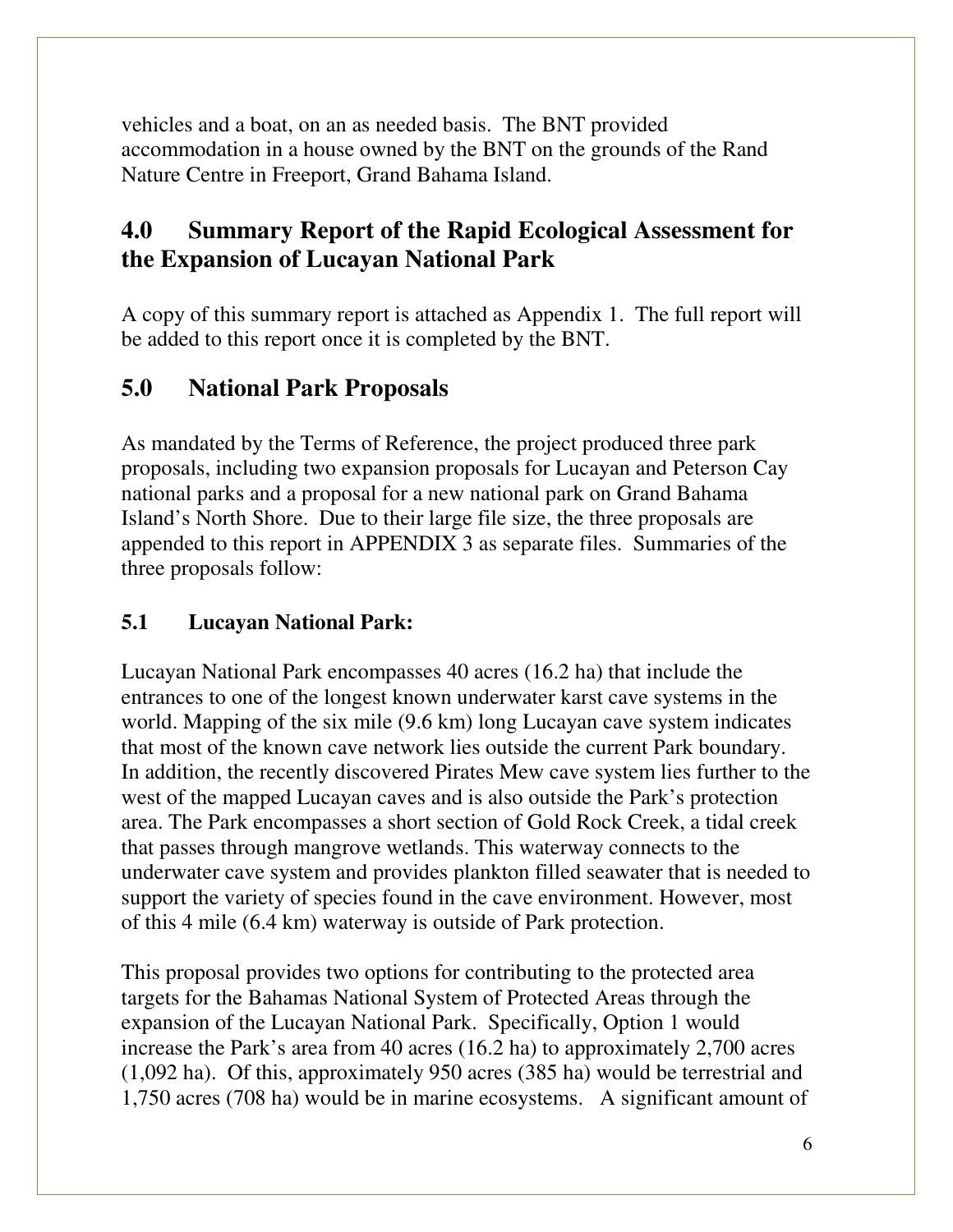additional pinelands would be added as well as karst caves, mangrove wetlands, dune area, tidal creeks and various marine components including approximately 2.8 miles (4.5 kms) of fringing reef.

The Option 2 proposal would encompass all of the Option 1 components and further expand the Park's area south of the Queen's Highway to a total of approximately 3,550 acres (1,437 ha). Of this, approximately 1,150 acres (465 ha) would be terrestrial and 2,400 acres (971 ha) would be in marine ecosystems. The entire 4 mile (6.4 km) reach of Gold Rock Creek would come under Park protection status. Approximately 1 mile (1.6 km) of shoreline of the South Shore IBA and 4 miles (6.4 km) of fringing reef would be protected along with additional mangrove wetlands, dune, and coppice vegetation.

The Proposal points out additional opportunities for adding protective status to an area along the coast from the Grand Lucayan Waterway and Barbary Beach along an unbroken stretch of beach to Burnside Cove. Significant natural and cultural values are found here including The Heritage Trail, the site of Old Freetown, additional area of the South Shore IBA, a potential linkage with the Peterson Cay National Park expansion, and the Owl Hole/Mermaid's Lair blue hole and karst cave system.

#### **5.2 Peterson Cay National Park:**

Peterson Cay is 1.5 acres (0.6 ha) in size. It is the only cay on the south side of Grand Bahama Island, lying 0.7 mile (1.1 km) from shore and 7 miles (11.2 km) east of Lucaya. The island has been recognized as an Important Bird Area because it supports a globally significant nesting colony of Bridled Terns. The Park is actively used by visitors for snorkeling, picnicking and enjoying the beach. It is often overcrowded.

The Park is located within the fringing coral reef that extends along the south coast of Grand Bahama Island. A 2008 study was conducted that detailed geographic and ecological information of the reef. The ecosystems identified in the study are currently underrepresented in the National Protected Area System as identified in the Master Plan for the Bahamas National System of Protected Areas. Through this Master Plan the Government of The Bahamas has identified targets for expanding protected areas for terrestrial and marine ecosystems in order to meet its obligations under the Convention on Biological Diversity.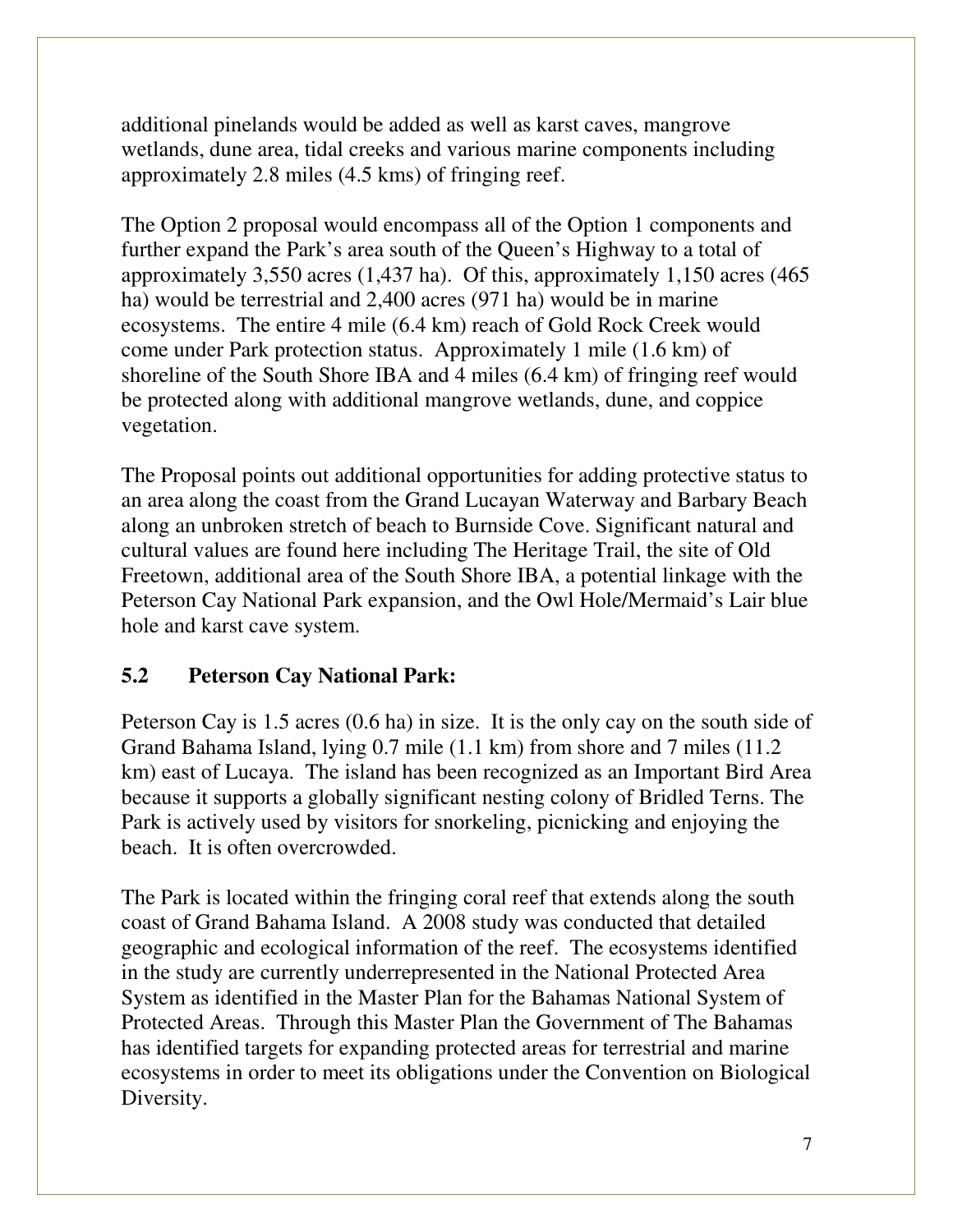This proposal provides two options for contributing to the targets by creating a marine protected area as an expansion of Peterson Cay National Park. Option 1 proposes to extend the Park boundary on the north to within 500 feet (152 metres) of shore, to the south approximately 1.5 miles (2.4 km) from shore, and approximately 0.5 mile (0.8 km) to the east and west of the cay. This expansion would add approximately 1.9  $\text{mi}^2$  (4.9 km<sup>2</sup>) of marine protected area. Option 2 would further extend the Park to the west to encompass more of the fringing reef and would expand total Park area to approximately 4.0  $mi^2$  $(10.3 \text{ km}^2)$ .

This proposal also points out additional expansion opportunities that would provide protection to the South Shore Important Bird Area and for linking Peterson Cay and Lucayan National Parks together.

#### **5.3 The Proposed Grand Bahama North Shore National Park**

The waters off the north shore of Grand Bahama Island form the southern boundary of the Little Bahama Bank. The Bank itself is a broad expanse of shallow water. The coastal area on the north shore consists of mangrove wetlands, tidal creeks, sand and mud flats, beach strand and rocky shore. The shallow Bank waters, mangrove wetlands, and tidal creeks provide critical spawning and nursery habitat for numerous ecologically and economically important marine species. Further inland, where land rises slightly from the shore, pine woodlands with palm understory occur. Numerous bird species rely on the area's coastal and inland habitat. An extensive area of blue holes and an as yet unexplored karst cave system exists in the coastal area northeast of Dover Sound. All the ecosystems found within the north shore area of Grand Bahama are currently underrepresented within the National Protected Area System and are targets for additional protection status. Sport fishing is a popular and economically important activity in these coastal waters. Remnants from the historic logging era are found in the grid of logging roads that is still in existence and the decaying terminal structure at North Riding Point.

In January 2013 a proposal to create the Grand Bahama North Side Replenishment Park was prepared and submitted to the Minister of Environment by the Bahama National Trust. This current proposal incorporates and builds upon the information included in that 2013 report. Specifically, this proposal calls for the establishment of the Grand Bahama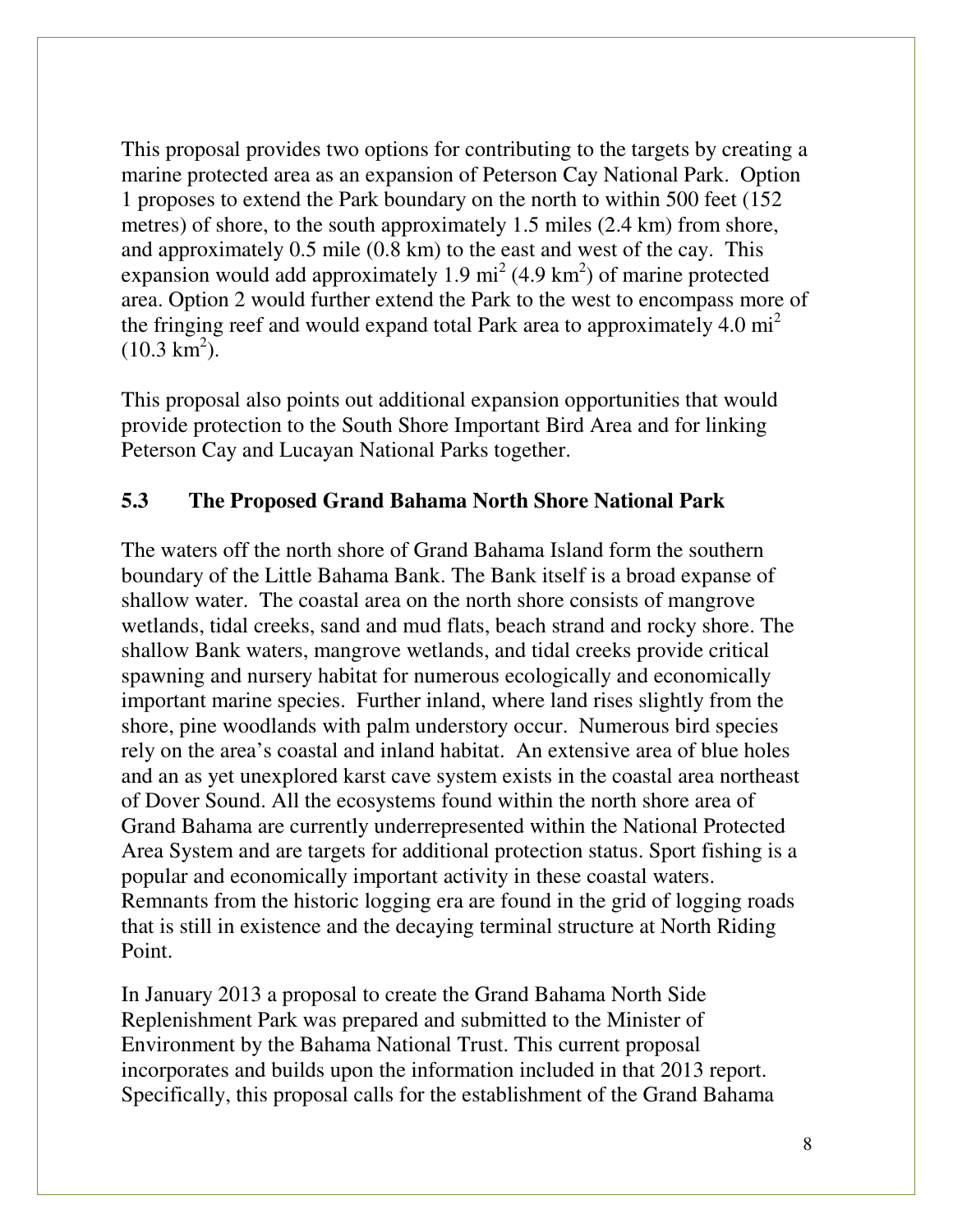North Shore National Park that would encompasses approximately 445mi<sup>2</sup>  $(1,150 \text{km}^2)$  including  $342 \text{mi}^2 (885 \text{km}^2)$  of marine and  $103 \text{mi}^2 (267 \text{km}^2)$  of terrestrial habitat.

The proposed Park extends nearly 40 miles (64 km), west to east, from Dover Sound to Cormorant Bush. To the north, the Park extends 22 miles (35.4 km) from the northern tip of the unnamed island immediately west of the Waterway entrance to Dover Sound, to and including the marine waters around Mangrove Cay. The proposed Park includes extensive areas of mangrove wetlands, the shallow waters of Little Bahama Bank, numerous tidal creeks and the karst cave and blue hole systems of Dover Sound. Additionally, a significant expanse of pineland vegetation is included both in the area known locally as The Gap at the east end of the proposed Park as well as along a large extent of the Park's southern border.

An additional opportunity is highlighted that would involve extending the proposed park boundary slightly north and east to encompass Great Sale Cay which is recommended for protection in the BNT's Master Plan. This would provide an additional estimated 550 mi<sup>2</sup> (1,400 km<sup>2</sup>) of marine protected area.

#### **6.0 Proposed Areas to be included in the Caribbean Challenge**

As noted above, The Bahamas is a leading participant in the implementation of the CBD's PoWPA for the Caribbean. Through the Bahamas 2020 Declaration, The Bahamas promoted the Caribbean Challenge, launched in 2008, confirming its intent to meet or exceed the CBD goals by setting aside at least 20% of its coastal marine waters as marine protected areas (MPAs) and 25% of its terrestrial area in national parks by 2020.

To help direct its efforts, The Bahamas completed in 2012 its Master Plan for The Bahamas National Protected Areas System. As an integral part of this process, the BNT undertook an Ecological Gap Analysis to identify: 1) the distribution of biodiversity against the distribution of protected areas; and 2) where species and ecosystems are left unprotected or under protected. Supported by the use of a systematic and efficient site selection software program known as MARXAN, the process produced a map that identifies and illustrates the distribution of those areas that need to be protected to ensure complete representation of all biodiversity targets. This map, illustrated in APPENDIX 2, will serve to guide The Bahamas in its efforts to meet the aspirations of the Caribbean Challenge.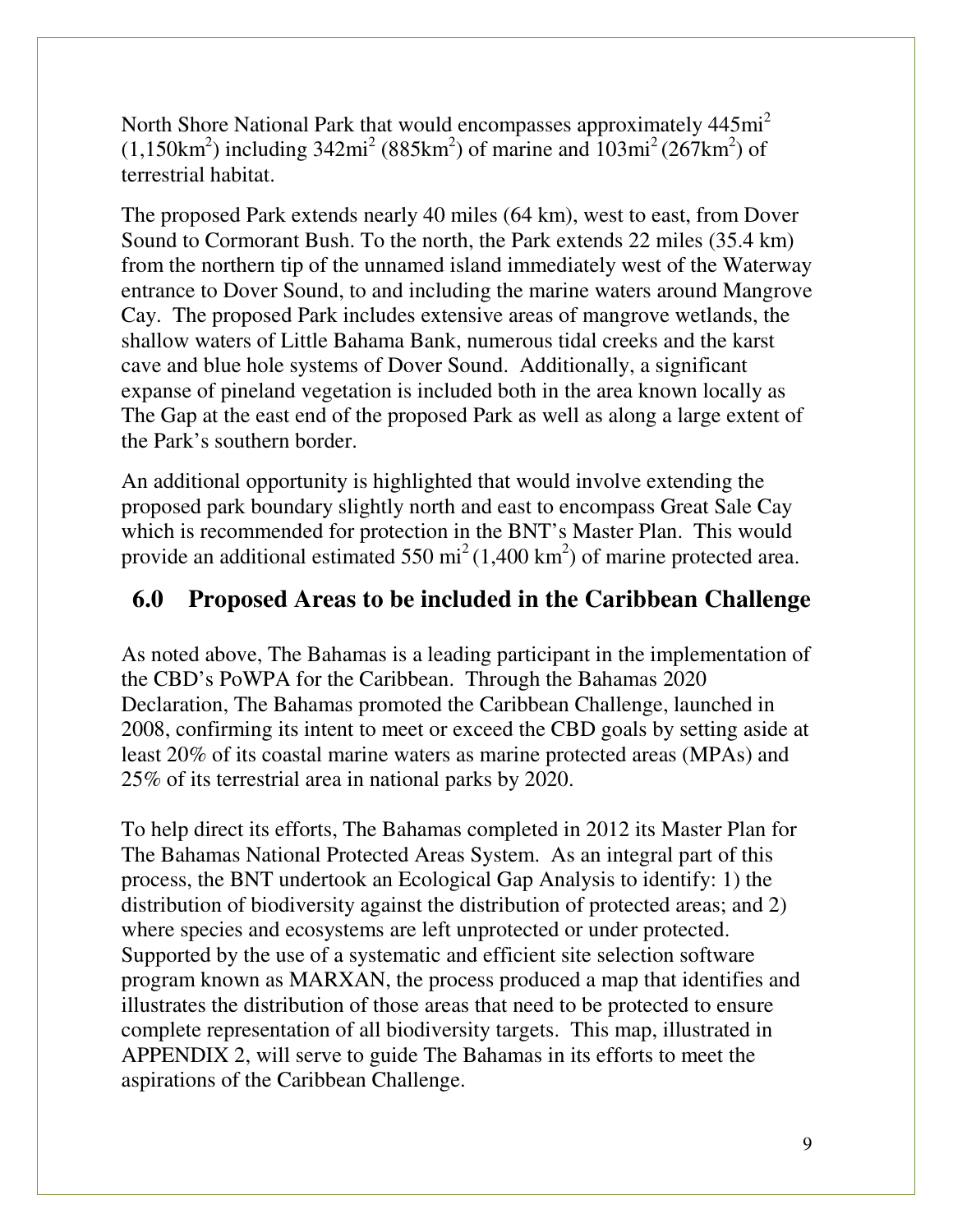# **APPENDIX 1**



#### RAPID ECOLOGICAL ASSESSMENT SUMMARY REPORT Expansion of Lucayan National Park (LNP)
July 2013

During August 31st -September 1st, 2012 and April 23rd –25th, 2013, technical staff from the Science & Policy and Parks Divisions of The Bahamas National Trust conducted a Rapid Ecological Assessment (REA) of the marine component for the proposed expansion of the Lucayan National Park. During the REA, the status of marine habitats and resources within the proposed park expansion area were assessed to evaluate:

- Coral community structure, diversity and health
- Composition and diversity of benthic reef communities
- Composition and diversity of benthic mangrove communities
- Composition, diversity and size distribution of reef fish communities
- Composition, diversity and size distribution of mangrove fish communities
- Human impacts and other threats to marine habitats and resources

The team consisting of three (3) divers and two (2) observers assessed a total of 13 representative sites in the proposed expansion area. Survey areas included eight (8) fringing coral reef sites ranging in a depth from 2.44 – 9.45 m  $(8-31 \text{ ft.})$ , and five  $(5)$  sites within the mangrove creek ranging in depth from 0.40-1.22 m (1.3-4 ft.). Sites were located 0.33 km (1⁄2mile) from the shoreline of Grand Bahama to 1.6 km (1 mile)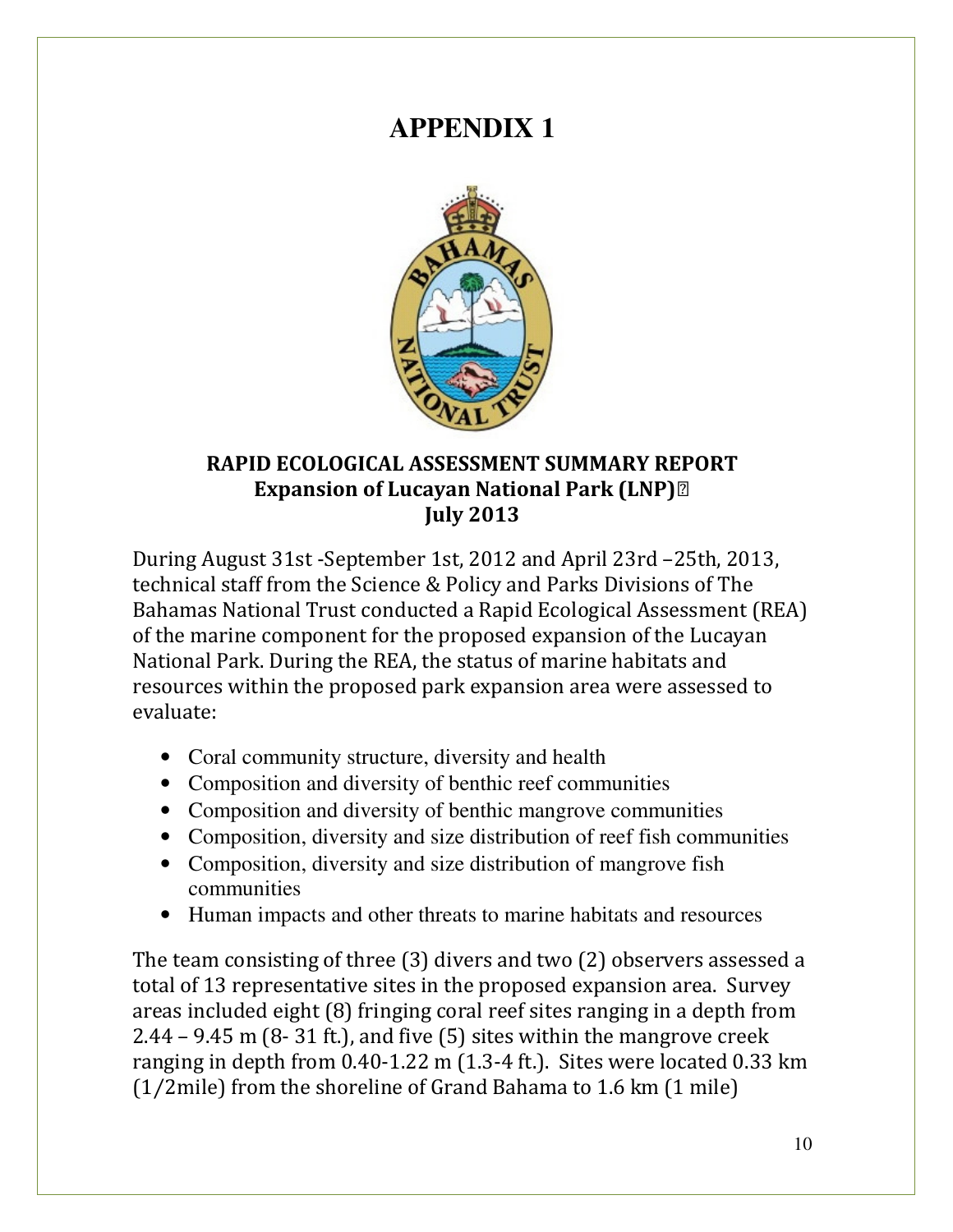offshore. In total, nearly 40 hours were spent underwater and over 1,912 fish belonging to 65 different species were observed during belt transect surveys, and were identified to species, measured and counted at the offshore reef sites. Although red lionfish (Pterois volitans) were observed on the reefs, their abundance was relatively low considering their distribution and population size throughout the archipelago.

Thirty (30) species of corals were observed on the fringing reefs offshore from LNP including three (3) species that are listed as either critically endangered or vulnerable – Staghorn coral (Acropora cervicornis), Elkhorn coral (Acropora palmata) and Pillar coral (Dendrogyra cylindrus). A total of 843 coral colonies were observed during belt transect surveys and of these 704 were measured and their condition assessed for signs of tissue damage due to bleaching, disease or predation. Visual observations and preliminary analysis indicate that the offshore reefs are in relatively good condition – exhibiting varied rugosity/structural complexity, a low prevalence of coral disease and mortality.

The reefs were algal dominated with fleshy macroalgae (35%) and short turf algae (31%). Of the habitable area, 3.5% was covered by calcareous coralline algae (CCA), which creates an ideal substrate for coral recruits to settle on. Coral recruits were observed in six (6) of the eight (8) sites surveyed. The average coral cover for the 8 sites was 12%. Twenty (20) fish species were observed in the Gold Creek mangrove system and their size estimated to the nearest centimeter, including Rainbow parrotfish (Scarus guacamaia), the largest herbivores fish in the Atlantic.

Within the mangroves, benthic cover was equally dominated by Batophora sp. and Thalassia sp. growing on sand and muddy substrates. The Red mangrove, Rhizophora mangle was the predominant mangrove species present. Inclusion of the mangrove creek, which is located in close proximity to the offshore reefs, will protect fish species during ontogeny and ensure this productive nursery habitat is maintained to support community structure on the reefs.

Data is currently being analyzed and a final report of the findings of the REA will be submitted by the end of September.